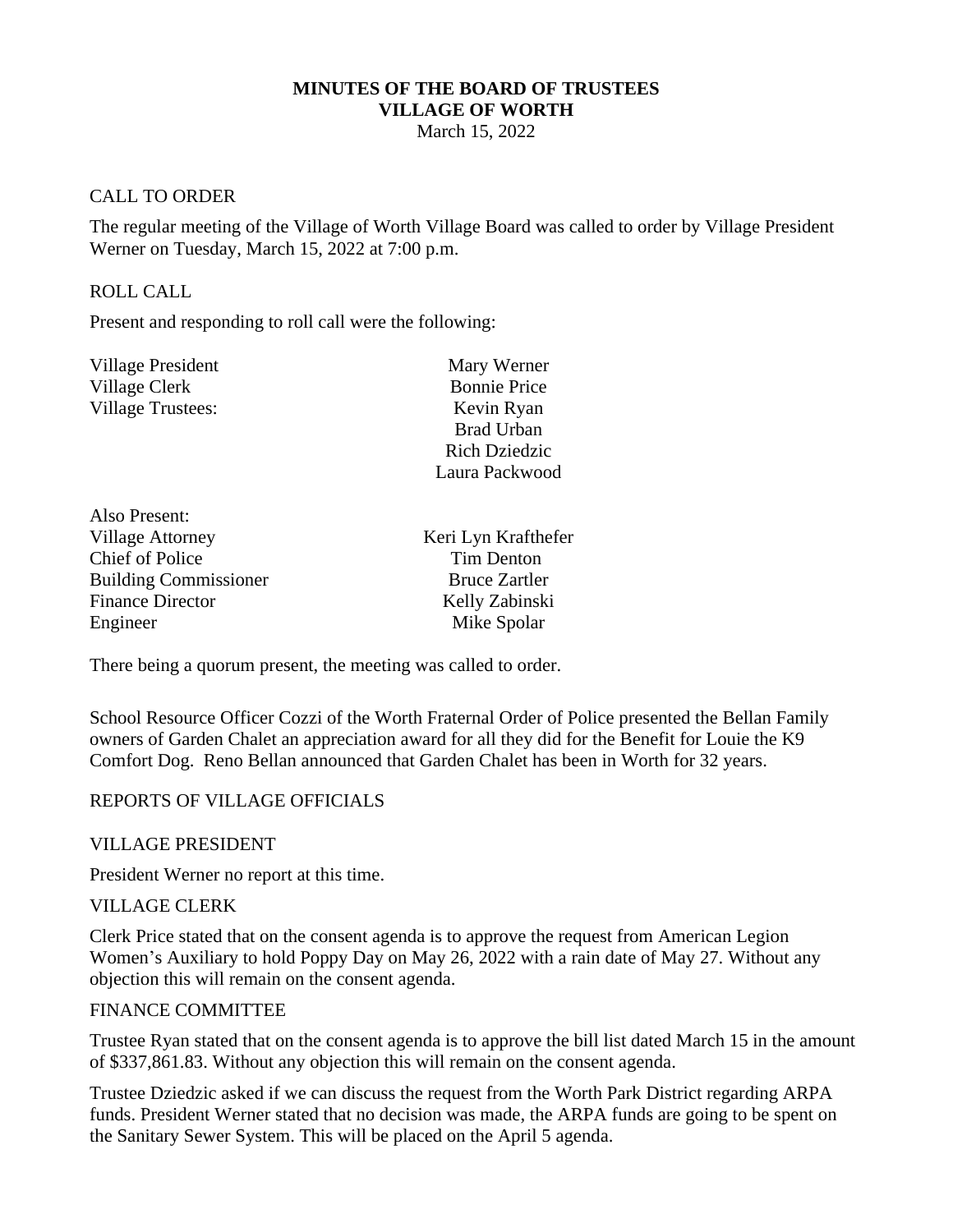## PUBLIC SAFETY

In the absence of Trustee Kats, President Werner submitted the Police Report for the month of February. The Worth Police have made 15 criminal arrests, logged 13,162 miles, and had 1,078 total events in the month of February. The FOP participated in the Polar Plunge, they raised over \$5,000.00. They also participated in the South Suburban Special Recreation in a Basketball game with other officers.

## PUBLIC WORKS COMMITTEE/BEAUTIFICATION COMMITTEE

Trustee Urban submitted the water report for the month of February The water samples were tested on February 10 and 21 by the Water Department and were found to be satisfactory, according to the testing analysis performed by Envirotest/Perry Labs Inc. Public Works had 7 water main breaks in the month of February.

Trustee Dziedzic asked Finance Director Zabinski what we are doing about the Public Works equipment that was budgeted for the year 2021 -2022. Finance Director Zabinski stated that she is working on financing some of the equipment, 2 pieces will just be purchased outright. Some of the equipment will not be here for a year or longer. This will be on the April 5 agenda.

## BUILDING/LICENSING/ORDINANCES

Trustee Dziedzic stated that on the consent agenda is to adopt Ordinance 2022-10 An Ordinance amending Village of Worth Municipal Code Section 11-4-11 regarding large vehicle parking. Without any objection this will remain on the consent agenda.

Trustee Dziedzic stated that on the consent agenda is to Adopt Ordinance 2022-11 An Ordinance approving a Special Use permit to operate a Medical Office at 11111 S. Harlem Avenue, Unit A, Worth, Illinois. Trustee Dziedzic asked Attorney Krafthefer how we can approve this Covid Testing site when a couple of weeks ago we denied one. Attorney Krafthefer explained this business went in front of the REDB and was approved for a medical office, it is not just COVID. The owner Mr. Abuiseineh explained to the board that he owns another building that is a Lab in Bridgeview. Trustee Urban explained that you can do home testing now. Fadi explained that the COVID testing is not the only thing they will be doing there. This business will also have a phlebotomist onsite to do blood draws. We will be able to do lab services there. COVID testing can be done there. Fadi Abuiseineh stated that the reason for the name is that when they search on google it will pop up. Fadi explained that there is no more free testing, you can pay by cash or with your insurance. Trustee Ryan stated that this may bring foot traffic to the other stores. Fadi explained that he will be building a parking lot in the rear of the building. Trustee Ryan would like to see the application state medical facility. Trustee Dziedzic asked that this be removed from the consent agenda.

Motion was made by Trustee Dziedzic, seconded by Trustee Ryan to Adopt Ordinance 2022-11 An Ordinance approving a Special Use permit to operate a Medical Office at 11111 S. Harlem Avenue, Unit A, Worth, Illinois. A roll call followed. Ayes: A roll call followed. Ayes: Trustee Ryan, Packwood, and President Werner (3). Nays: Dziedzic & Urban (2). Absent: Kats & Muersch Jr. (2). Abstain: (0). Motion carried

Trustee Dziedzic stated that on the consent agenda is to Adopt Ordinance 2022-12 An Ordinance establishing a temporary moratorium on tobacco-related uses in the B1 and B2 Zoning Districts. Without any objection this will remain on the consent agenda.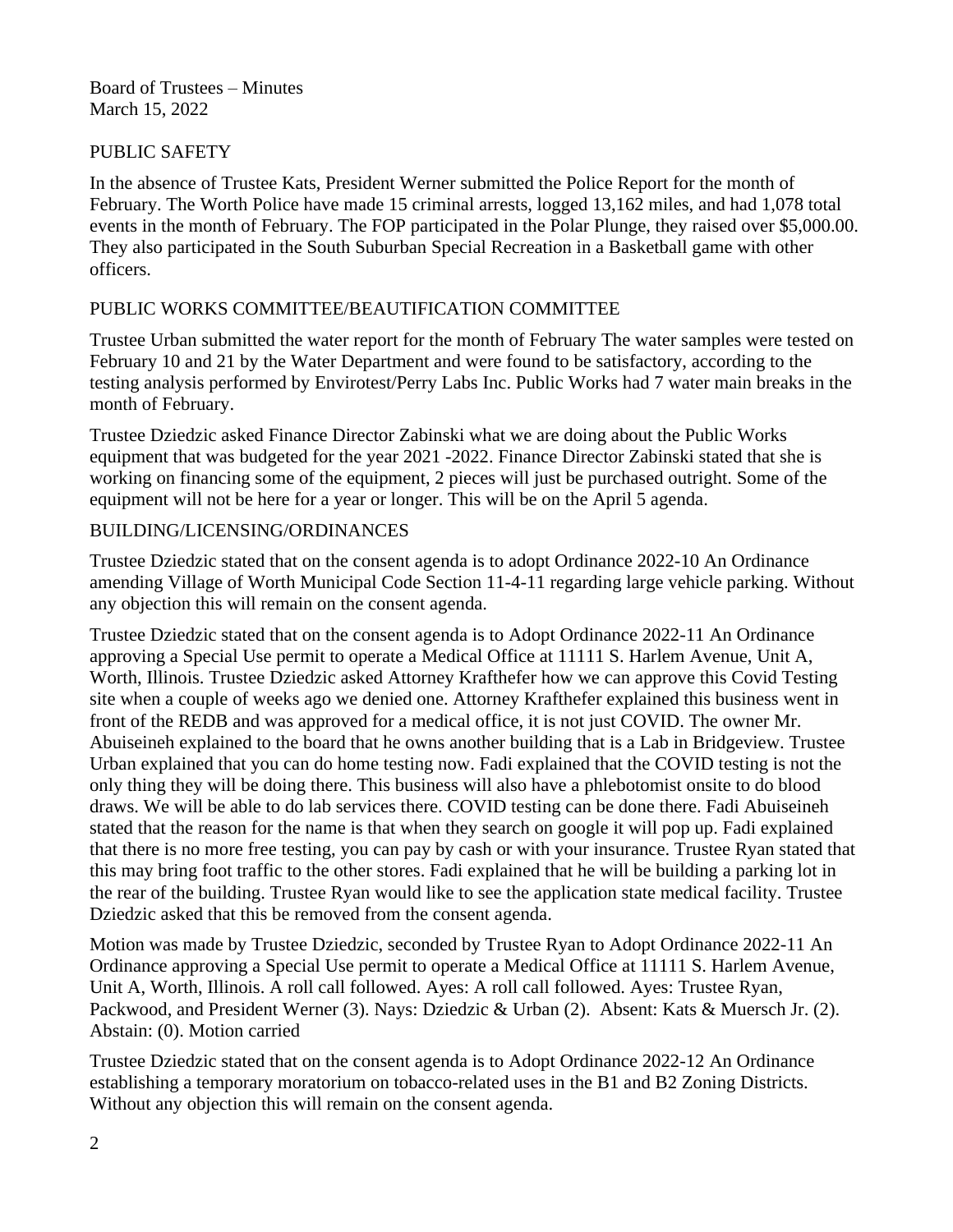Trustee Dziedzic stated that on the consent agenda is to adopt Ordinance 2022-13 An ordinance amending Section 5-2-10 of the Village of Worth Municipal Code concerning The Economic Development Commission. Without any objection this will remain on the consent agenda.

Trustee Dziedzic stated that on the consent agenda is to Adopt Ordinance 2022-14 An Ordinance approving a contract with Affiliated International Resources, INC. concerning the monument sign located at Village Hall, 7112 W. 111<sup>th</sup> Street, Worth, Illinois – Subject to Attorney Review. Without any objection this will remain on the consent agenda.

Commissioner Zartler submitted the building department report from the month of February. Commissioner Zartler stated that the total dollar amount collected in February 2021 was \$4,594.00, total administrative fees collected was \$420.00, and the building department issued 10 permits for the month of February. The total dollar amount collected in February 2022 was \$2,862.00, total administrative fees collected was \$320.00, and the building department issued 14 permits for the month of February.

## BUSINESS LICENSES

In the absence of Trustee Muersch Jr., President Werner stated that on the consent agenda is to approve the business license application request from business owner Fadi Abuisneineh to open COVID Drive Thru Testing Inc. DBA Free COVID PCR Testing Inc. located at 11111 S. Harlem, Unit A. The board asked that Mr. Abuisneineh add the words Medical Office under description on the business license application. This license is contingent upon having passed all inspections and being in compliance with all codes and ordinances. Trustee Dziedzic asked about a sign and Fadi explained he will be getting a sign permit. Trustee Dziedzic asked that this be removed from the consent agenda.

Motion was made by Trustee Ryan, seconded by Trustee Dziedzic to approve the business license application request from business owner Fadi Abuisneineh to open COVID Drive Thru Testing Inc. DBA Free COVID PCR Testing Inc. located at 11111 S. Harlem, Unit A. amending the services to include medical office. A roll call followed. Ayes: A roll call followed. Ayes: Trustee Ryan, Packwood, and President Werner (3). Nays: Dziedzic & Urban (2). Absent: Kats & Muersch Jr. (2). Abstain: (0). Motion carried

In the absence of Trustee Muersch Jr., President Werner stated that on the consent agenda is to Approve business license application request from business owner Seiena Figuigui to open ABC Heating Cooling of Chicago DBA ABC Heating Cooling of Chicago located at 11302 S. Harlem. This license is contingent upon having passed all inspections and being in compliance with all codes and ordinances. Without any objection this will remain on the consent agenda.

## GOLF COURSE

Trustee Packwood stated the golf course is doing spring cleaning, they are programming for the new system for e-range, and you can purchase the balls at the pro shop. The digital sign is failing, the software is out of date, and the new company is trying to help us with a temporary fix. Fish fry Fridays at the Water's Edge Golf Course. Fish Fry Friday will be every Friday thru April 15 from 4- 8 p.m. Revenues and Expenses for December 2021, Revenue for December \$24,314.00 Expenses \$64,905.97 that is a deficit of \$40,591.97, the year to date surplus is \$383,334.33. Trustee Dziedzic asked when we will see January and February numbers. Finance Director Zabinski explained that Troon had sent some reports to her regarding payroll that needed clarification.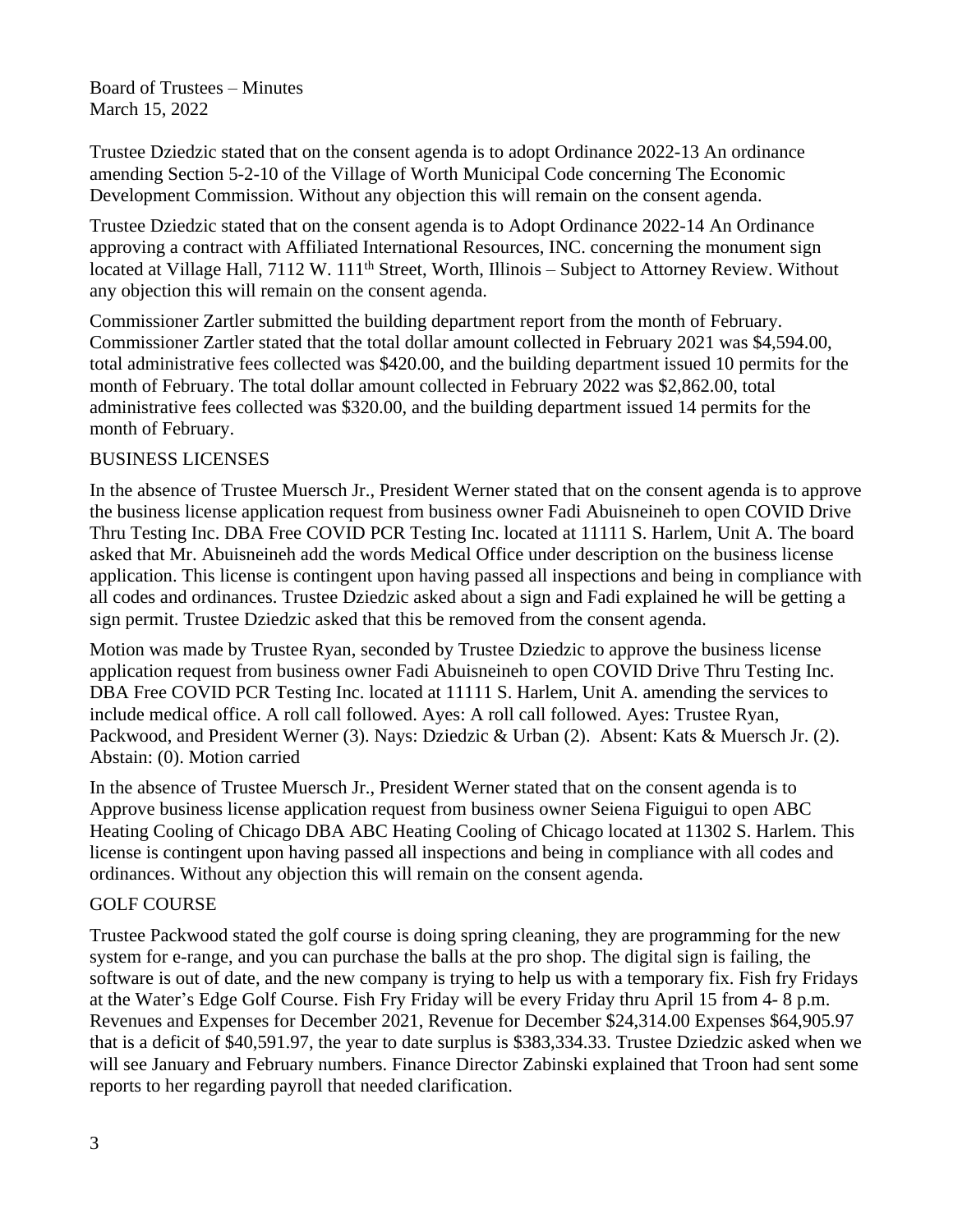### MOTION TO ESTABLISH THE CONSENT AGENDA

Motion was made by Trustee Packwood seconded by Trustee Urban to establish the consent agenda. A roll call followed. Ayes: A roll call followed. Ayes: Trustee Ryan, Urban, Packwood, and Dziedzic (4). Nays: (0). Absent: Kats & Muersch Jr. (2). Abstain: (0). Motion carried

### Consent Agenda March 15, 2022

Approve the meeting minutes from March 1, 2022

Approve the executive meeting minutes from March 1, 2022

Approve the request from American Legion Women's Auxiliary to hold Poppy Day on May 26, 2022 with a rain date of May 27.

Approve the bill list dated March 15 in the amount of \$337,861.83

Adopt Ordinance 2022-10 An Ordinance amending Village of Worth Municipal Code Section 11-4-11 regarding large vehicle parking

Adopt Ordinance 2022-11 An Ordinance approving a Special Use permit to operate a Medical Office at 11111 S. Harlem Avenue, Unit A, Worth, Illinois Removed from the consent agenda and voted on separately

Adopt Ordinance 2022-12 An Ordinance establishing a temporary moratorium on tobaccorelated uses in the B1 and B2 Zoning Districts

Adopt Ordinance 2022-13 An ordinance amending Section 5-2-10 of the Village of Worth Municipal Code concerning The Economic Development Commission

Adopt Ordinance 2022-14 An Ordinance approving a contract with Affiliated International Resources, INC. concerning the monument sign located at Village Hall, 7112 W. 111<sup>th</sup> Street, Worth, Illinois – Subject to Attorney Review

Approve business license application request from business owner Fadi Abuisneineh to open Covid Drive Thru Testing Inc. DBA Free Covid PCR Testing Inc. located at 11111 S. Harlem, Unit A. This license is contingent upon having passed all inspections and being in compliance with all codes and ordinances Removed from the consent agenda and voted on separately.

Approve business license application request from business owner Seiena Figuigui to open ABC Heating Cooling of Chicago DBA ABC Heating Cooling of Chi ago located at 11302 S. Harlem. This license is contingent upon having passed all inspections and being in compliance with all codes and ordinances

### MOTION TO ADOPT CONSENT AGENDA

Motion was made by Trustee Dziedzic seconded by Trustee Ryan to establish the consent agenda. A roll call followed. Ayes: A roll call followed. Ayes: Trustee Ryan, Urban, Packwood, and Dziedzic (4). Nays: (0). Absent: Kats & Muersch Jr. (2). Abstain: (0). Motion carried